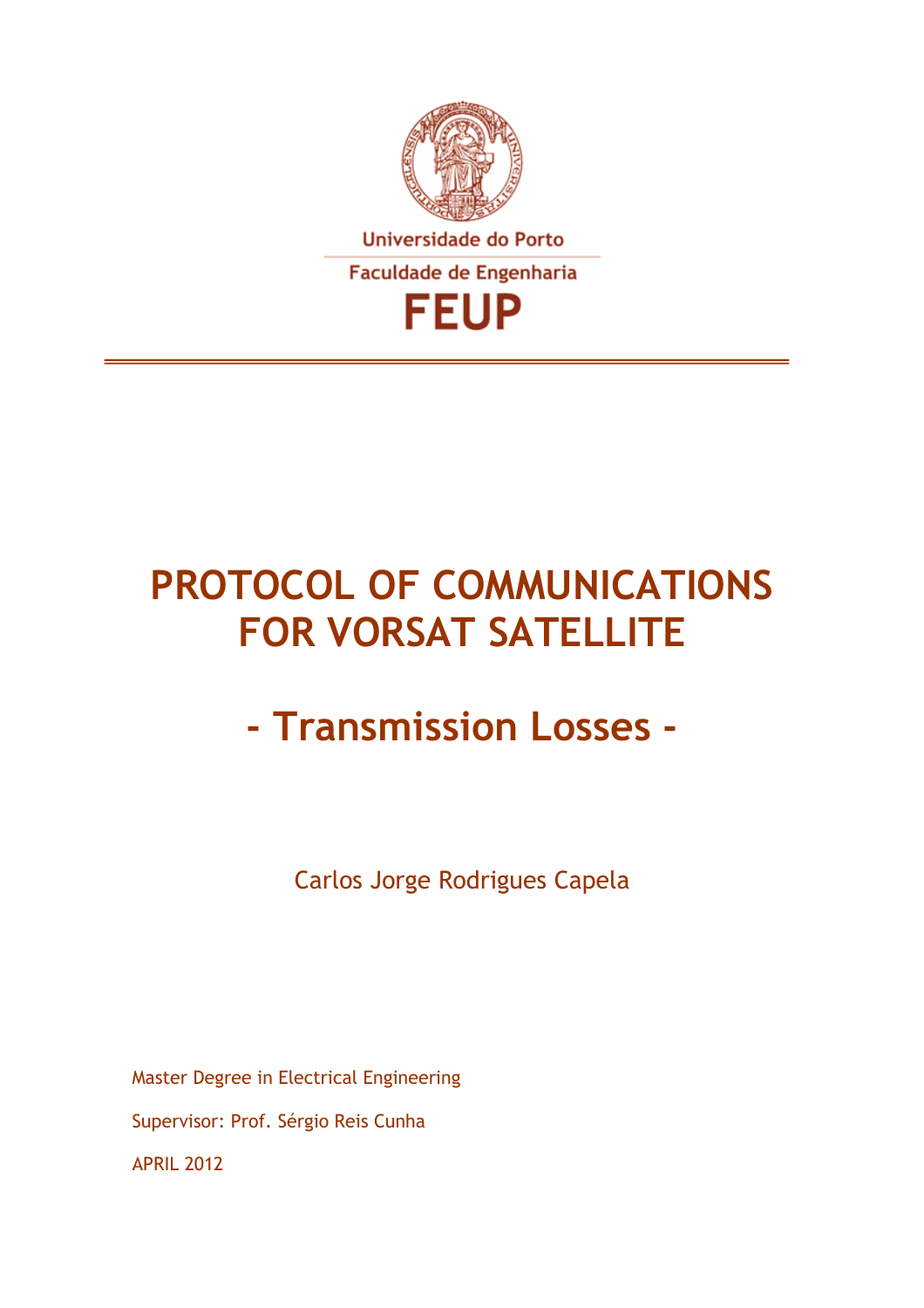# **TABLE OF CONTENTS**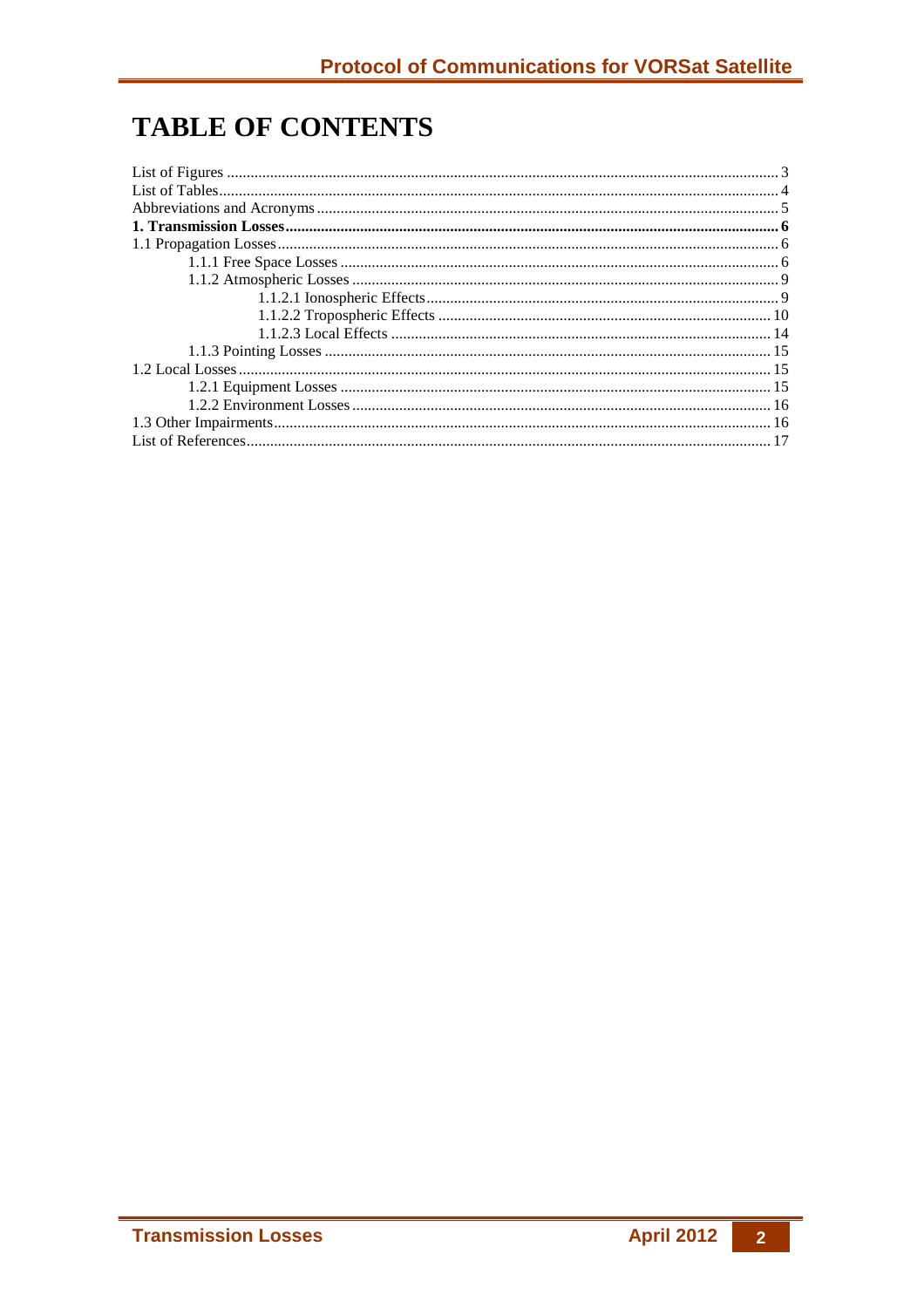# **LIST OF FIGURES**

| 1.4: Variation of the attenuation with the variation of the elevation angle of the satellite  12 |  |
|--------------------------------------------------------------------------------------------------|--|
|                                                                                                  |  |
|                                                                                                  |  |
|                                                                                                  |  |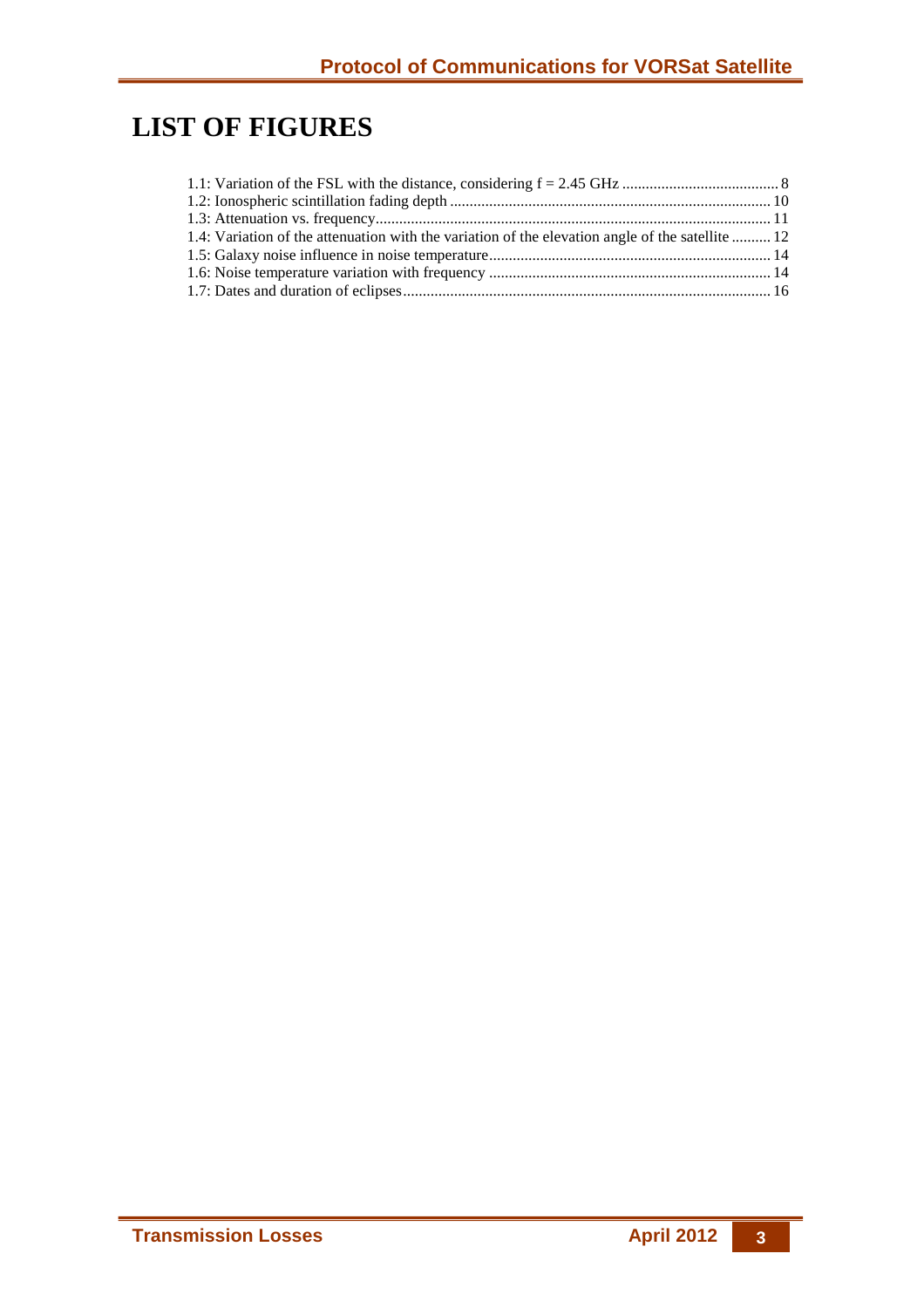# **LIST OF TABLES**

1.1: Major losses in satellite communications .............................................................................. 6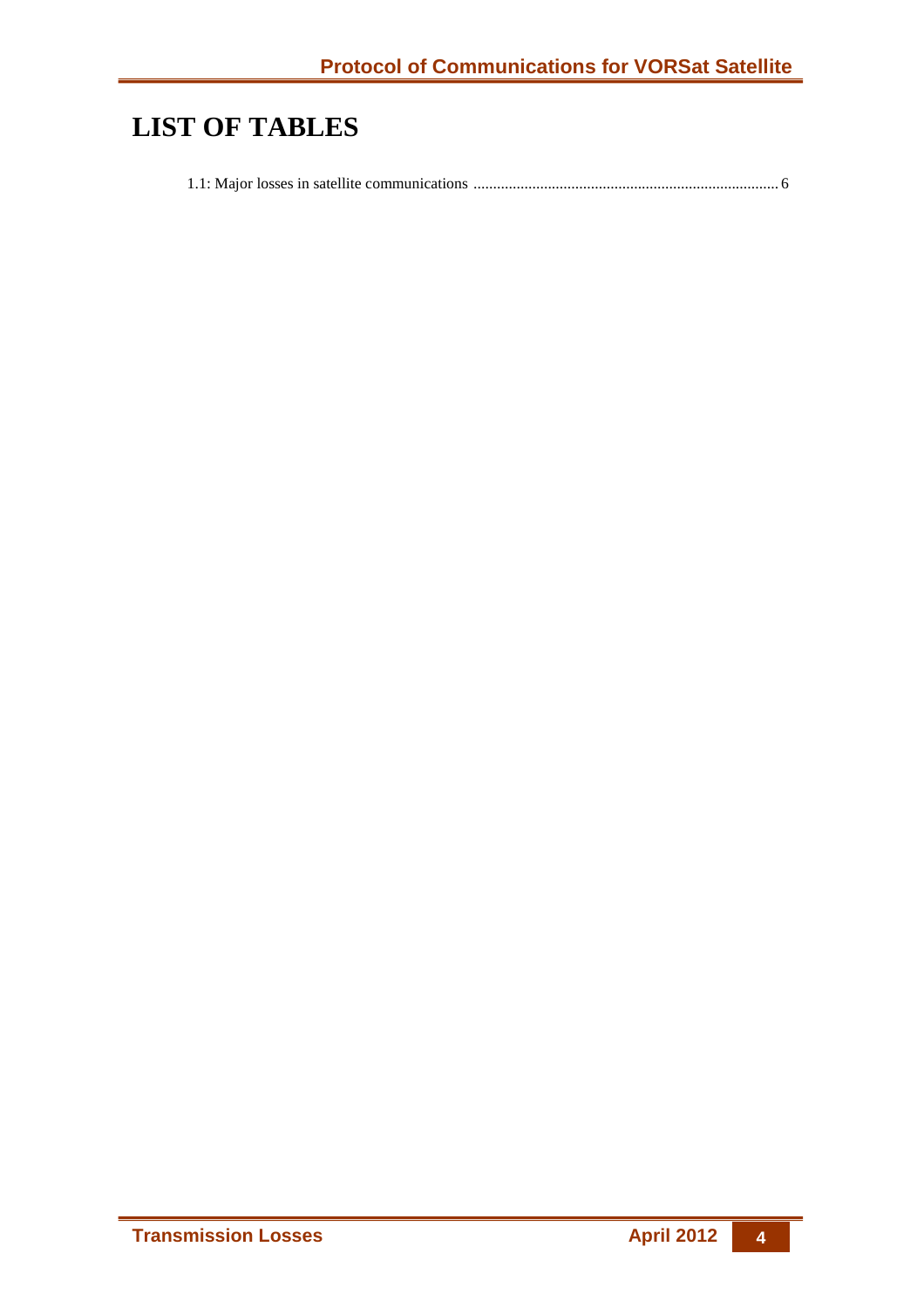# **ABBREVIATIONS AND ACRONYMS**

AA – Atmospheric Absorption AML – Antenna Misalignment Losses CCIR – International Radio Consultative Committee EIRP – Equivalent Isotropic Radiated Power FEUP – Faculty of Engineering of University of Porto FSL – Free Space Loss GEO – Geosynchronous Earth Orbit GS – Ground Station HPA – High Power Amplifier LEO – Low Earth Orbit LNA – Low Noise Amplifier RFL – Receiver Feeder Losses UHF – Ultra High Frequency VHF – Very High Frequency VORSat – VHF Omni Directional Radio Range Satellite

XPD – Cross-Polarization Discrimination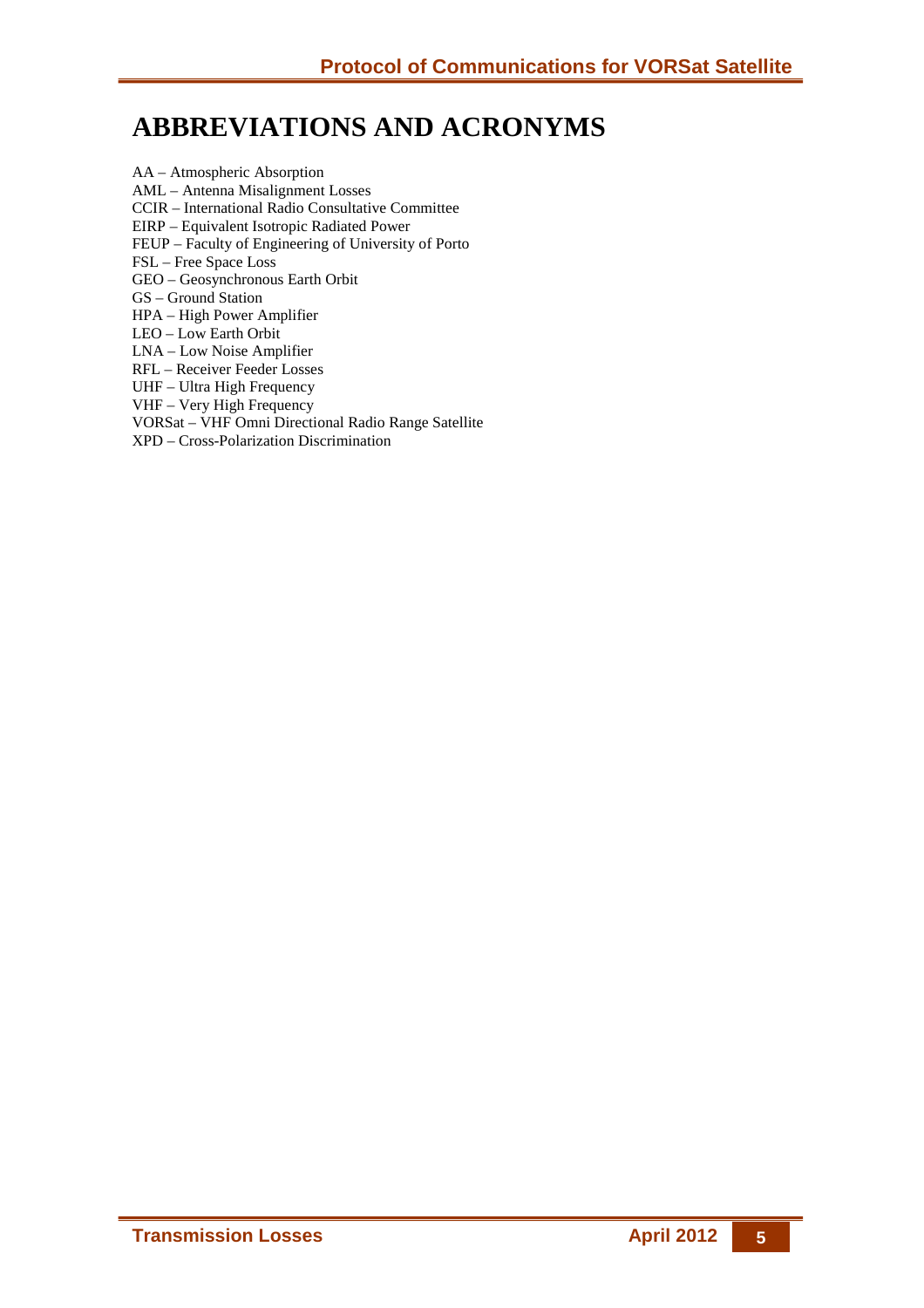## **1. TRANSMISSION LOSSES**

In any satellite transmission, there are always losses from various sources. Some of those losses may be constant, others are dependent of statistical data and others vary with the weather conditions, especially with rain.

With the following table, it is intended to provide a clear view of the major impairments this kind of communication may suffer, as well as their origin. A detailed explanation will be given below, in order to determine and justify all the values achieved for the calculations for VORSat.

|                                      |                                     | <b>FREE SPACE</b><br>LOSSES         |                      |                                           |
|--------------------------------------|-------------------------------------|-------------------------------------|----------------------|-------------------------------------------|
|                                      |                                     |                                     | Ionospheric effects  | Faraday rotation<br>Scintillation effects |
|                                      |                                     |                                     |                      | Attenuation                               |
| <b>TRANSMISSION</b><br><b>LOSSES</b> | <b>PROPAGATION</b><br><b>LOSSES</b> | <b>ATMOSPHERIC</b><br><b>LOSSES</b> | Tropospheric effects | Rain attenuation                          |
|                                      |                                     |                                     |                      | Gas absorption                            |
|                                      |                                     |                                     |                      | Depolarization                            |
|                                      |                                     |                                     |                      | Sky noise                                 |
|                                      |                                     |                                     | Local effects        |                                           |
|                                      |                                     | POINTING LOSSES                     |                      |                                           |
|                                      |                                     | <b>EQUIPMENT</b>                    | Feeder losses        |                                           |
|                                      | <b>LOCAL</b>                        | <b>LOSSES</b>                       | $??\,?\,?$           |                                           |
|                                      | <b>LOSSES</b>                       | <b>ENVIRONMENT</b><br><b>LOSSES</b> |                      |                                           |

Table 1.1 – Major losses in satellite communications.

Losses in the received signal may have their origin in its propagation from the satellite to the ground station or the opposite, although the uplink will not be studied in this case once VORSat will only have downlink signal. They also may appear in the ground station itself or in the satellite.

### **1.1 PROPAGATION LOSSES**

There are three major issues to take into account as far as propagation losses concern.

- Free space losses
- Atmospheric losses
- Pointing losses

# **1.1.1 FREE SPACE LOSSES**

Free space loss is the dominant component in the loss of the strength of the signal. It doesn't refer to attenuation of signal, but to its spreading through space.

In order to perform all the mandatory calculations on the link power budget for any satellite, a key component must be taken into account, the Equivalent Isotropic Radiated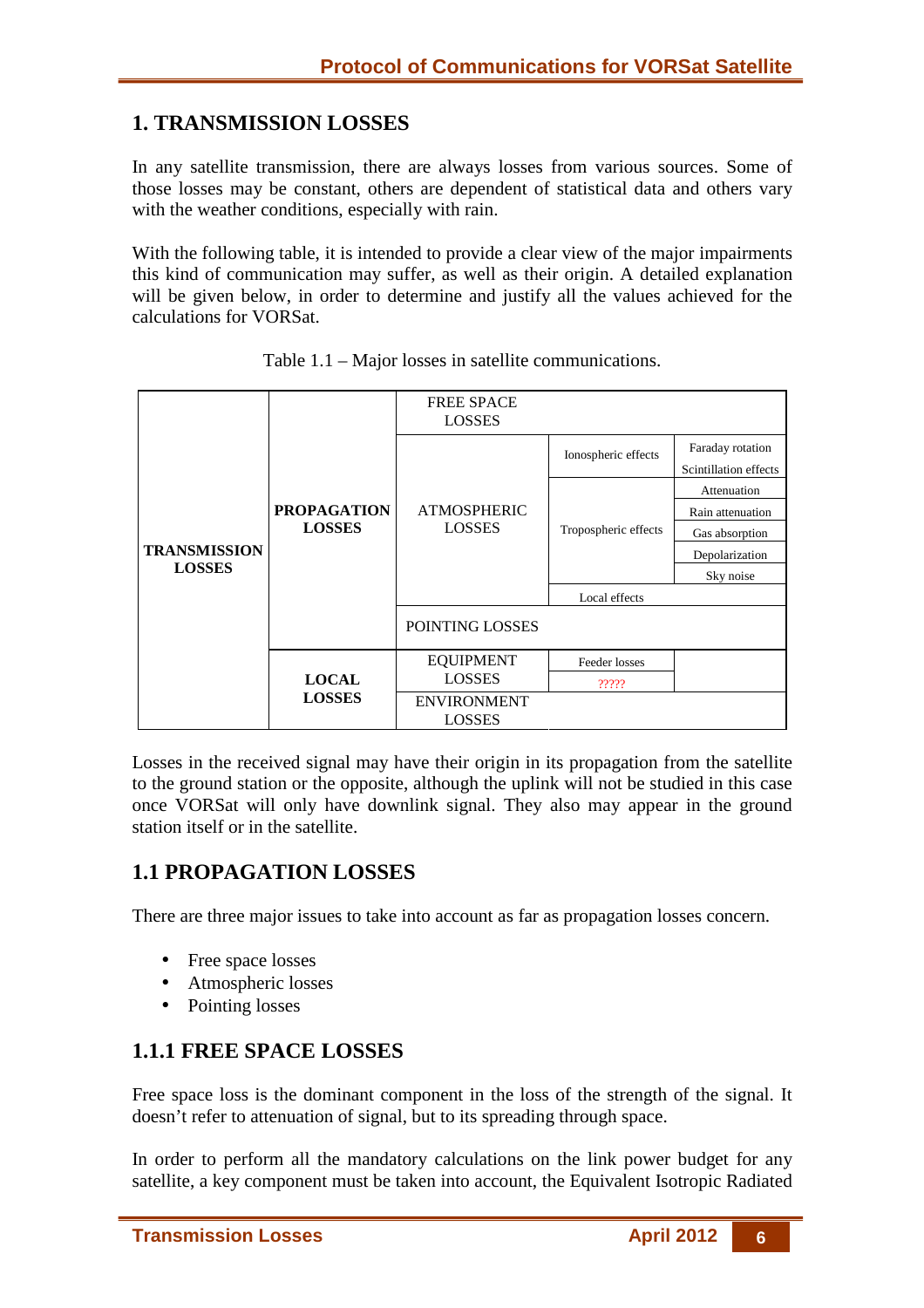Power (EIRP), which may be considered the input power in one end of the link. EIRP is also introduced precisely at the beginning of all calculations so it can be understood the source of each component and to allow the correct comprehension of all the deductions presented.

The maximum power flux density at a distance r is given by:

$$
\psi_{M} = \frac{G.P_{S}}{4\pi r^{2}}
$$

where:

 $\Psi_M$   $\rightarrow$  maximum power flux density  $G \rightarrow$  transmission antenna gain  $P_S \rightarrow$  radiated power from the antenna  $r \rightarrow$  distance between the satellite and the receiving station

Considering an isotropic radiator with an input power equal to  $G.P<sub>S</sub>$  the same flux density would be produced.

$$
EIRP=G.P_S
$$

Once EIRP is usually expressed in dBW, it is possible to write:

$$
EIRP (dBW) = P_S (dBW) + G (dB)
$$

The first step in the calculations for free space loss (FSL) is to determine the losses in clear-sky conditions. These are the losses that remain constant with time. As said before, FSL derive from the spreading of signal in space.

The received power is given by:

$$
P_R = \psi_M.A_{eff}
$$

where:

 $P_R \rightarrow$  received power  $A_{\text{eff}} \rightarrow$  effective aperture of the receiving antenna

From the equations above, it is possible to write:

$$
\Psi_{\rm M} = \frac{\rm EIRP}{4\pi r^2}
$$

The effective aperture of the antenna is provided by:

$$
A_{eff} = \frac{\lambda^2 G_R}{4\pi}
$$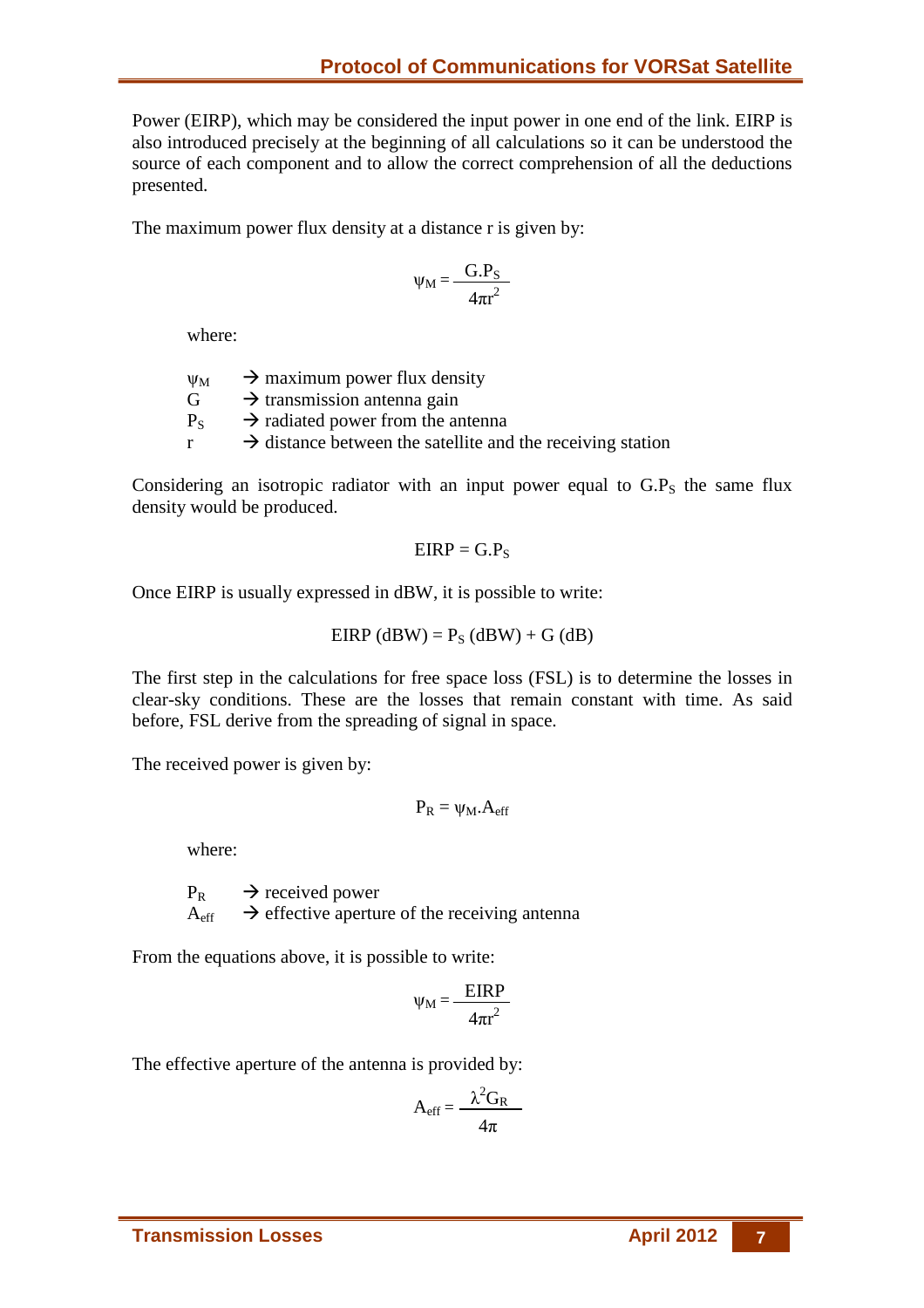So, the received power may also be calculated by:

$$
P_{R} = \frac{EIRP}{4\pi r^{2}} \frac{\lambda^{2} G_{R}}{4\pi}
$$

$$
P_{R} = EIRP.G_{R} \cdot \left(\frac{\lambda}{4\pi r}\right)^{2}
$$

In dB, this equation can be rewritten as:

$$
P_R = EIRP + G_R - 10log\left(\frac{4\pi r}{4\lambda}\right)^2
$$

In this equation, EIRP refers to the transmitter,  $G_R$  to the receiver and the last term of the second member of the equation to the free space spreading losses.

**Once** 

$$
\lambda = \frac{c}{f}
$$

FSL are given by the following expression:

$$
FSL = 10 \log \left( \left( \frac{4 \pi r f}{c} \right)^2 \right)
$$

When the frequency  $f$  is represented in MHz and the distance  $r$  in km, the above expression for free space loss comes as:

$$
FSL = 32.4 + 20\log(r) + 20\log(f)
$$

VORSat will operate at a frequency of 2.45 GHz and its signals will be received from very different distances, as a result of its LEO. So, the following graphic can be made.



Figure 1.1 – Variation of the FSL with the distance, considering  $f = 2.45$  GHz.

For VORSat link budget calculations, a value of 161.47 dB will be used.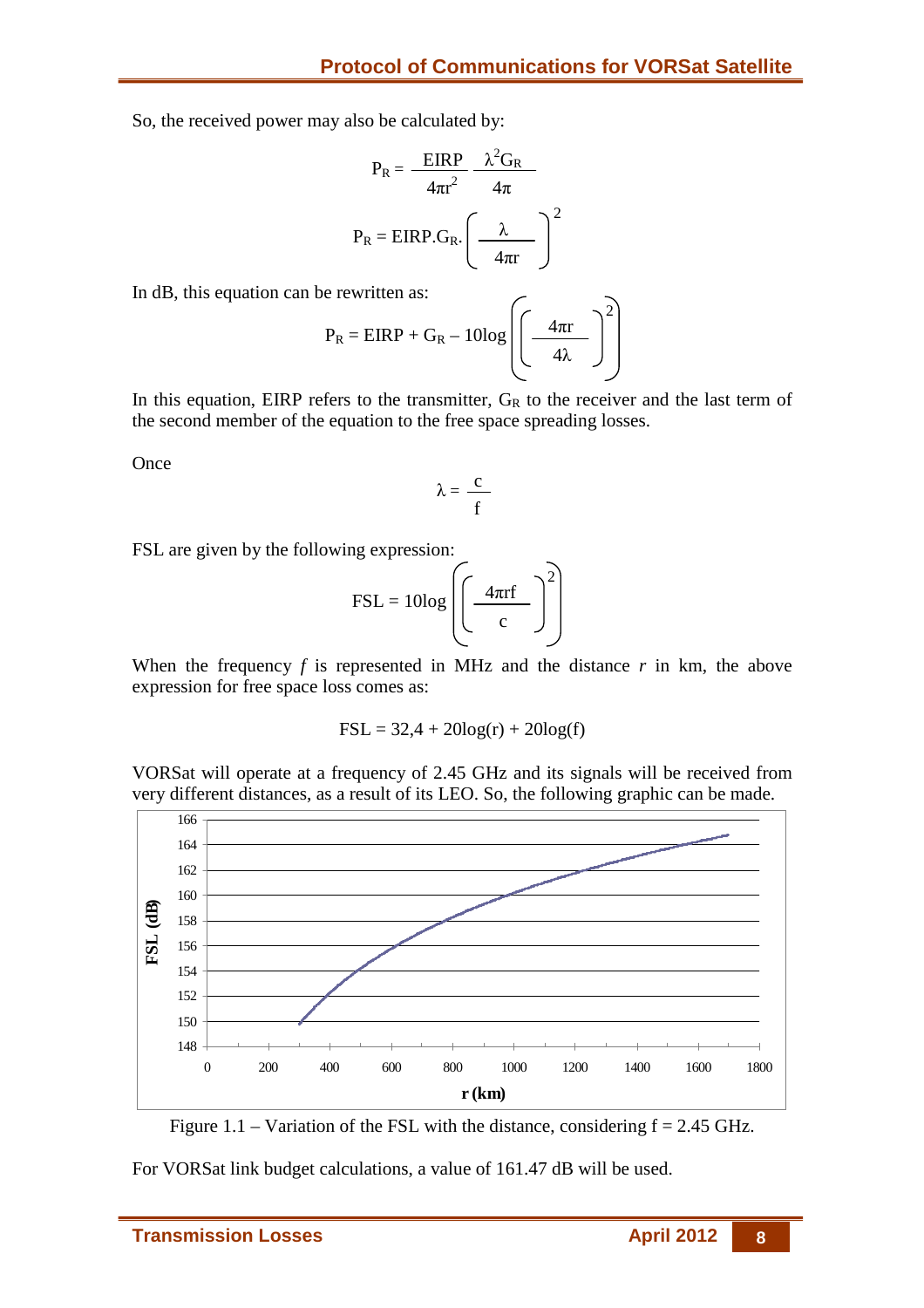# **1.1.2 ATMOSPHERIC LOSSES**

This kind of losses derives from the absorption of energy by atmospheric gases. They can assume two different types:

- Atmospheric attenuation;
- Atmospheric absorption.

The major distinguishing factor between them is their origin. Attenuation is weatherrelated, while absorption comes in clear-sky conditions.

Likewise, these losses can be due to ionospheric, tropospheric and other local effects.

## **1.1.2.1 IONOSPHERIC EFFECTS**

All radio waves transmitted by satellites to the Earth or vice versa must pass through the ionosphere, the highest layer of the atmosphere, which contains ionized particles, especially due to the action of sun's radiation. Free electrons are distributed in layers and clouds of electrons may be formed, originating what is known as travelling ionospheric disturbances, what provoke signal fluctuations that are only treated as statistical data. The effects are:

- Polarization rotation;
- Scintillation effects;
- Absorption;
- Variation in the direction of arrival;
- Propagation delay;
- Dispersion;
- Frequency change.

These effects decrease usually with the increase of the square of the frequency and most serious ones in satellite communications are the polarization rotation and the scintillation effects, and those are the ones that will be treated in this dissertation.

#### Polarization rotation

When a radio wave passes through the ionosphere, it contacts the layers of ionized electrons that move according to the Earth's magnetic field. The direction these electrons move will no longer be parallel to the electric field of the wave and therefore the polarization is shifted, in what is called Faraday rotation  $(\theta_F)$ .

This is not a serious problem in frequencies above 10 GHz. It will not be a problem in the case of VORSat also because this problem arises only in linear polarization. As said before, VORSat is being designed for circular polarization, hence the Faraday rotation will only add to the rotation.

#### Scintillation effects

Differences in the atmospheric refractive index may cause may cause scattering and multipath effect, due to the different directions rays may take through the atmosphere.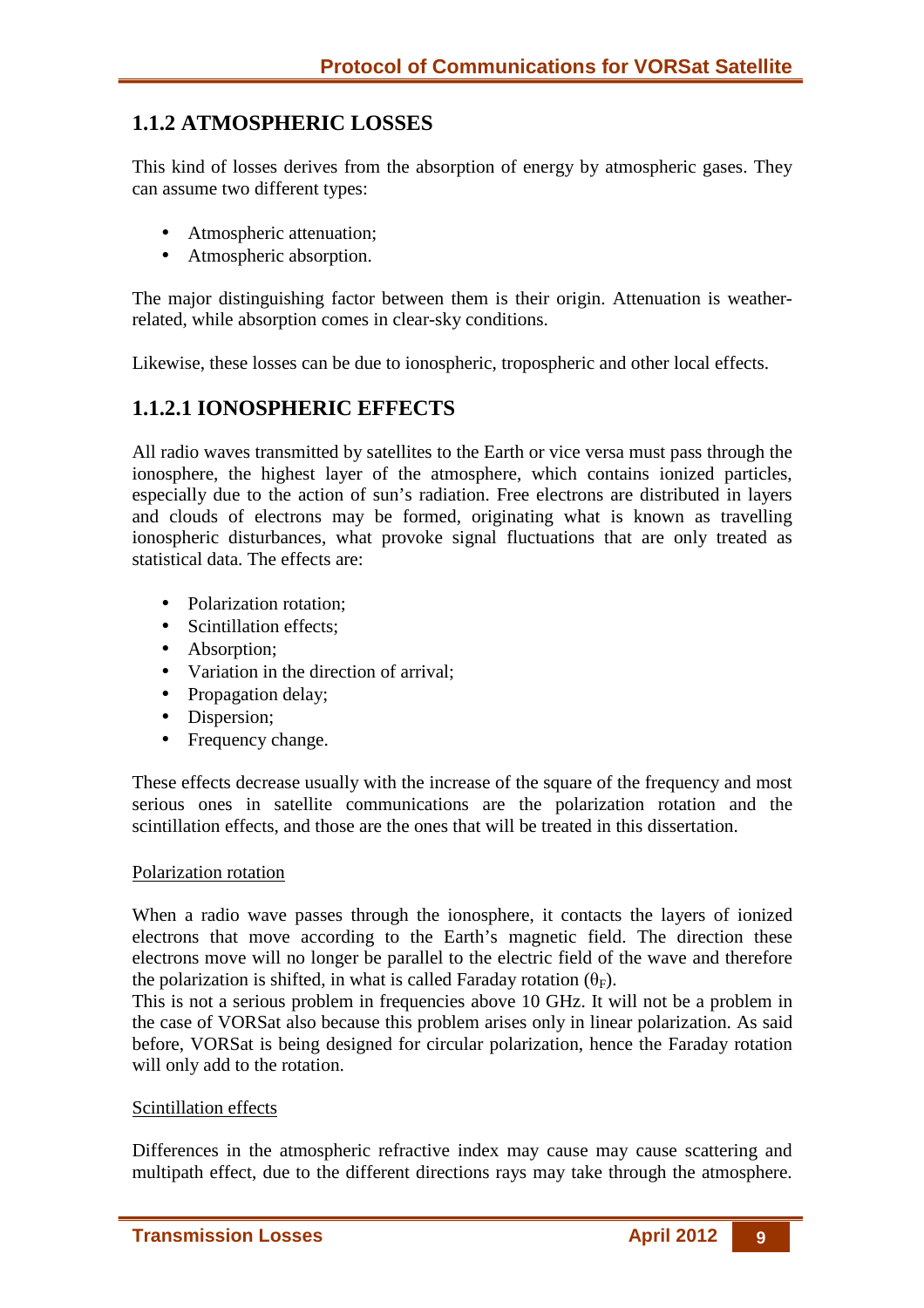They are detected as variations in amplitude, phase, polarization and angle of arrival of the radio waves.

It is often recommended the introduction of a fade margin so atmospheric scintillation can be a tolerated phenomenon.



Figure 1.2 – Ionospheric scintillation fading depth.

The graphic above shows how ionospheric scintillation affects signals operating in the L-Band (1 GHz  $-$  2 GHz). It is not exactly the frequency of VORSat, but it is close. It is possible to observe that Portugal, in its northern mid-latitude, is barely affected and this item may be neglected.

# **1.1.2.2 TROPOSPHERIC EFFECTS**

Troposphere is composed by a miscellany of molecules of different compounds, such as hail, raindrops or other atmospheric gases. Radio waves that pass by troposphere will suffer their effects and will be scattered, depolarized, absorbed and therefore attenuated.

#### Attenuation

As radio waves cross troposphere, radio frequency energy will be converted into thermal energy and that attenuates signal.

They will also be scattered into various directions which means that there is a small percentage that doesn't reach the receiver antenna at the ground station. The main scatterer particles in troposphere are hydrometeors like raindrops, hail, ice, fog or clouds, and these particles represent a problem for frequencies higher than 10 GHz.

Both this kind of absorption and scattering rise with frequency, hence neither represent a serious problem for VORSat.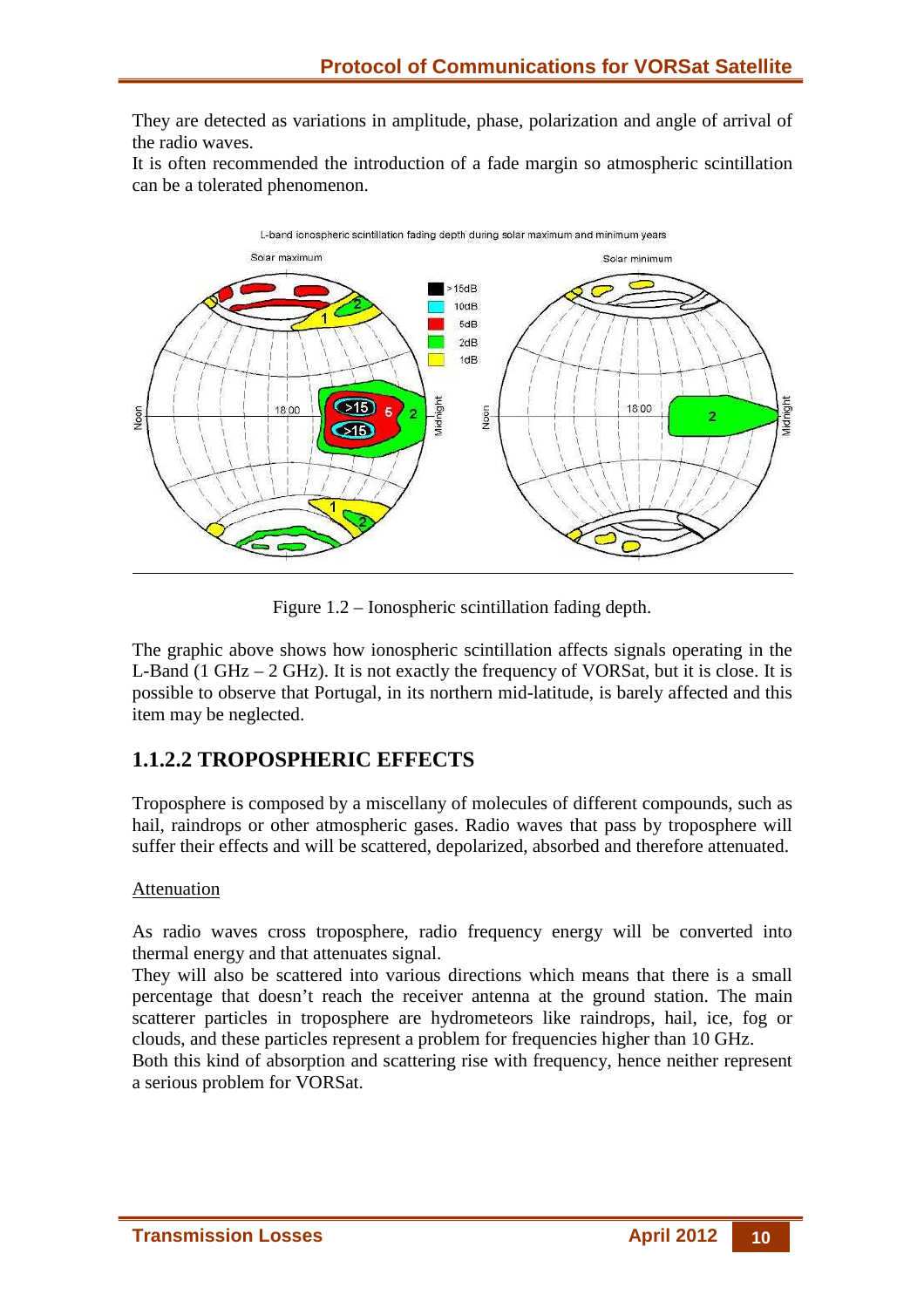#### Rain attenuation

It makes no sense to determine the attenuation caused by rainfall because they will be very punctual events, since rain only causes severe attenuation in situations of heavy rain. Thus, even though one satellite transmission may be strongly affected due to rain, its orbit period of nearly 90 minutes minimizes that loss because the same ground station will have several other opportunities to receive VORSat's signals.

For GEO satellites it becomes mandatory to perform these calculations, once the satellite's position in relation to the GS is permanent.

#### Gas absorption

Under normal conditions, only oxygen and water vapour have a significant contribution in absorption. Other atmospheric gases only become a problem in very dry air conditions above 70 GHz.

Thereby, losses caused by atmospheric absorption vary with frequency and the collection of data already received allows the elaboration of the graphic that follows:



Figure 1.3 – Attenuation vs. frequency

As it is possible to verify, both two peaks are observed at the frequencies 22.3 GHz for water vapour ( $H_2O$ ) and 60 GHz for oxygen ( $O_2$ ), wide far of the frequency of VORSat signals, at 2.45 GHz. At this frequency, the atmospheric absorption is extremely low, around 0.006 dB/km, depending almost exclusively from oxygen because the water vapour contribution is significantly smaller.

Once these values depend on atmosphere thickness, it becomes necessary to perform all calculations taking into account troposphere's thickest layer  $(T_{\text{trop}})$ , which has 20 km.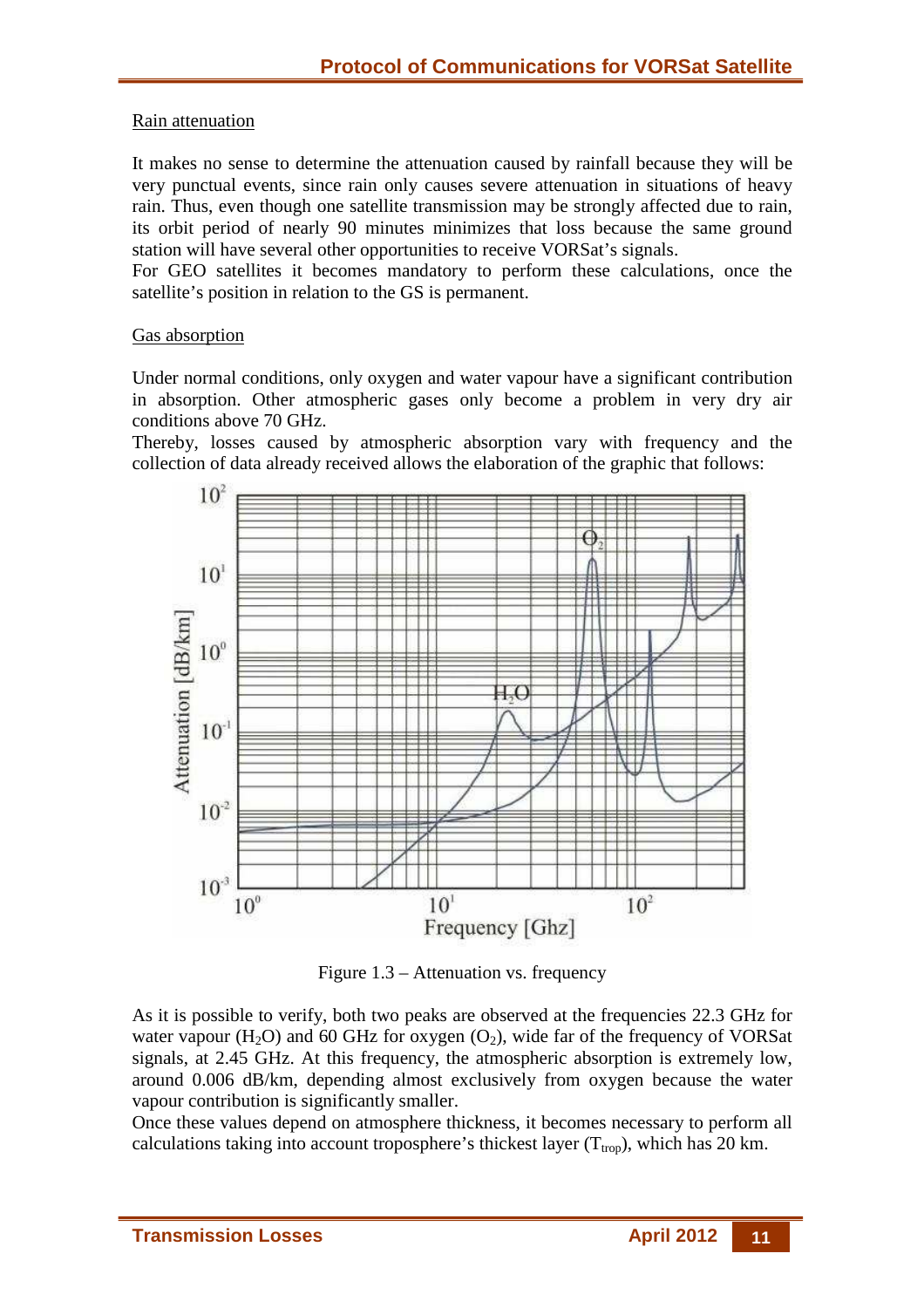It is also mandatory to refer that this graph represents the absorption for a satellite in the zenith, in other words, for an elevation angle of 90 $^{\circ}$  ( $\theta = 90^{\circ}$ ). For lower angles, the atmospheric absorption (AA) is given by:

$$
AA (dB) = AA|90° (dB/km) cosec θ . Ttrop (km)
$$

When VORSat is near the zenith, AA is 0.12 dB, but since it will pass through its subsatellite point in several elevation angles, one ought to determine the AA also for the worst case, the threshold of visibility,  $\theta = 10^{\circ}$ .

Then, applying the previous formula,  $AA_{10^{\circ}} \approx 0.69$  dB. This value is superior to the  $AA_{90^\circ}$  and it makes sense, once the atmospheric layer the signal has to overcome is thicker. The values for attenuation decrease rapidly with the increase of the elevation angle, according to the graphic shown below.



Figure 1.4 – Variation of the attenuation with the variation of the elevation angle of the satellite.

A value of 1 dB will be used for calculations.

#### Polarization

Satellite communications use linear and circular polarization, but undesirable effects may transform it into an elliptical polarization.

VORSat is being designed to transmit in circular polarization, what makes it less prone to depolarization issues.

Depolarization may occur when an orthogonal component is created due to the passing of the signal through the ionosphere. There are two ways to measure its effect, crosspolarization discrimination (XPD) and polarization isolation (I).

• Cross-polarization discrimination

When an electric field of magnitude  $E_1$  is transmitted through a depolarizing medium, the received signal will have a copolar component  $(E_{11})$  and a cross-polar component  $(E_{12})$ .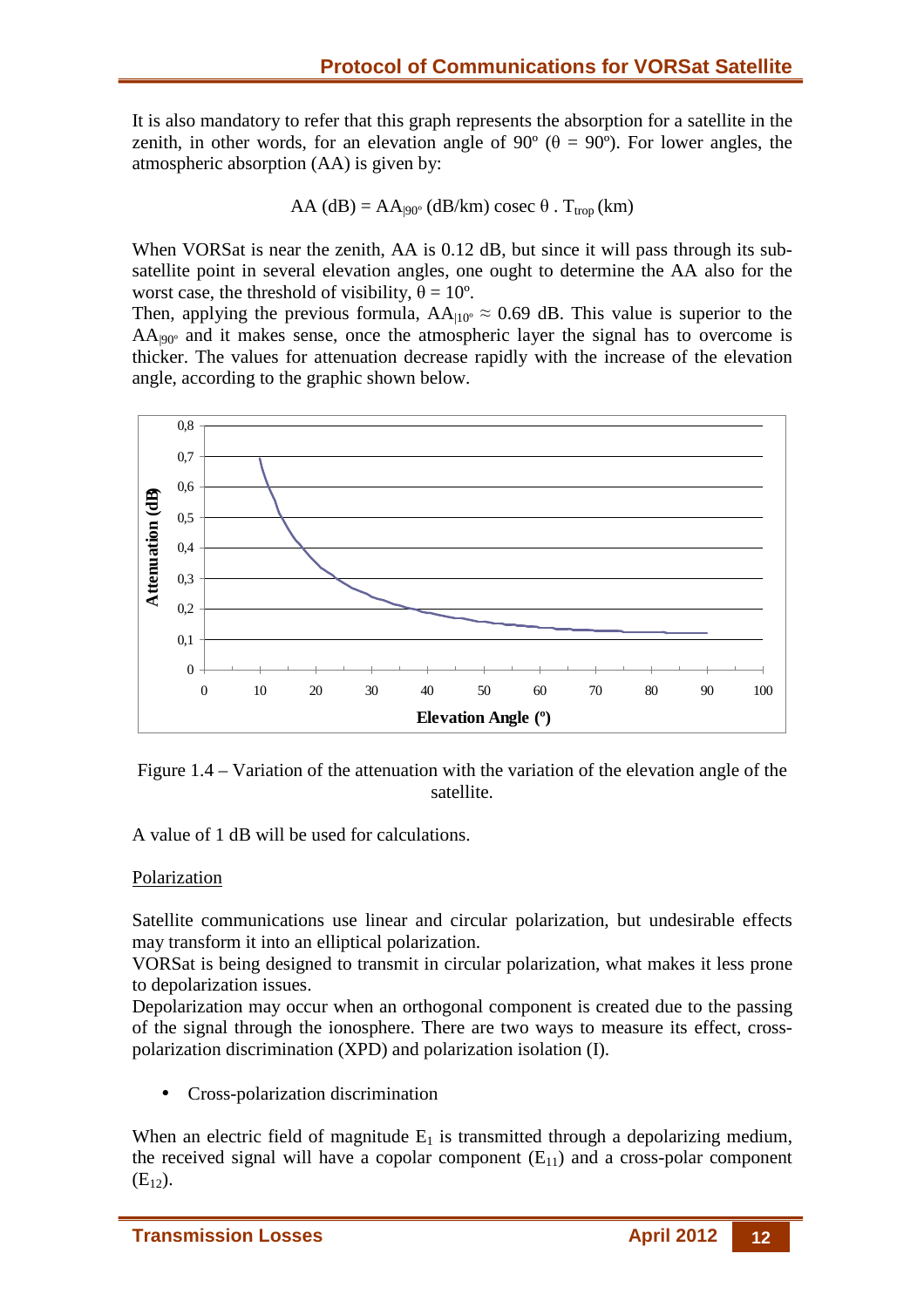It is defined as follows:

$$
XPD (dB) = 20log \left(\frac{E_{11}}{E_{12}}\right)
$$

• Polarization isolation

This applies to two orthogonal signals that go by the same depolarizing medium. Both will have copolar and cross-polar components at the receiver. Polarization isolation is the ratio of the received copolar power to cross-polar power, and it is defined as:

$$
I(dB) = 20log\left(\frac{E_{11}}{E_{21}}\right)
$$

• Rain and ice depolarization

Drops of rain also add depolarization. The ideal drop of rain has a spherical shape so that the necessary energy to keep it together is minimal. However, the real shape of a drop is flattened, where there is a major axis relatively to the others, forming a spheroid. Since rainfall results in random directions of rain drops, which will vary even with the wind, they will be canted. This results in the rotation of polarization of the radio waves. This rotation may reach up to 10º, what may become a quite serious problem in linear polarization, but not that much in circular polarization because, such as in ionospheric depolarization, this value will only add to the rotation.

On the top of each rain area there is an ice layer which can cause depolarization. Ice crystals usually have the shape of a needle or a plate. When their disposition is random there is no depolarization, but when there's an alignment it may occur.

International Radio Consultative Committee (CCIR) recommends the use of a statistical value of 2dB added to the XPD determined for rain. Furthermore, ice effects may be despised for time percentages inferior to 0.1%.

#### Sky noise

Sky noise is a combination of galactic and atmospheric effects, according as both these factors influence the quality of the signal in the reception.

Galactic effects decrease with the increase of frequency (Fig 1.4). They are due to the addition of the cosmic background radiation and the noise temperature of radio stars, galaxies and nebulae. This value is quite low and a good approximation is 3 K.

Figure 1.4 shows also an optimal window between 1 GHz and 10 GHz, rather useful for satellite transmissions due to its fairly low noise temperature.

Considering VORSat's operation at 2.45 GHz, the temperature of cold sky can be approximated of 10 K.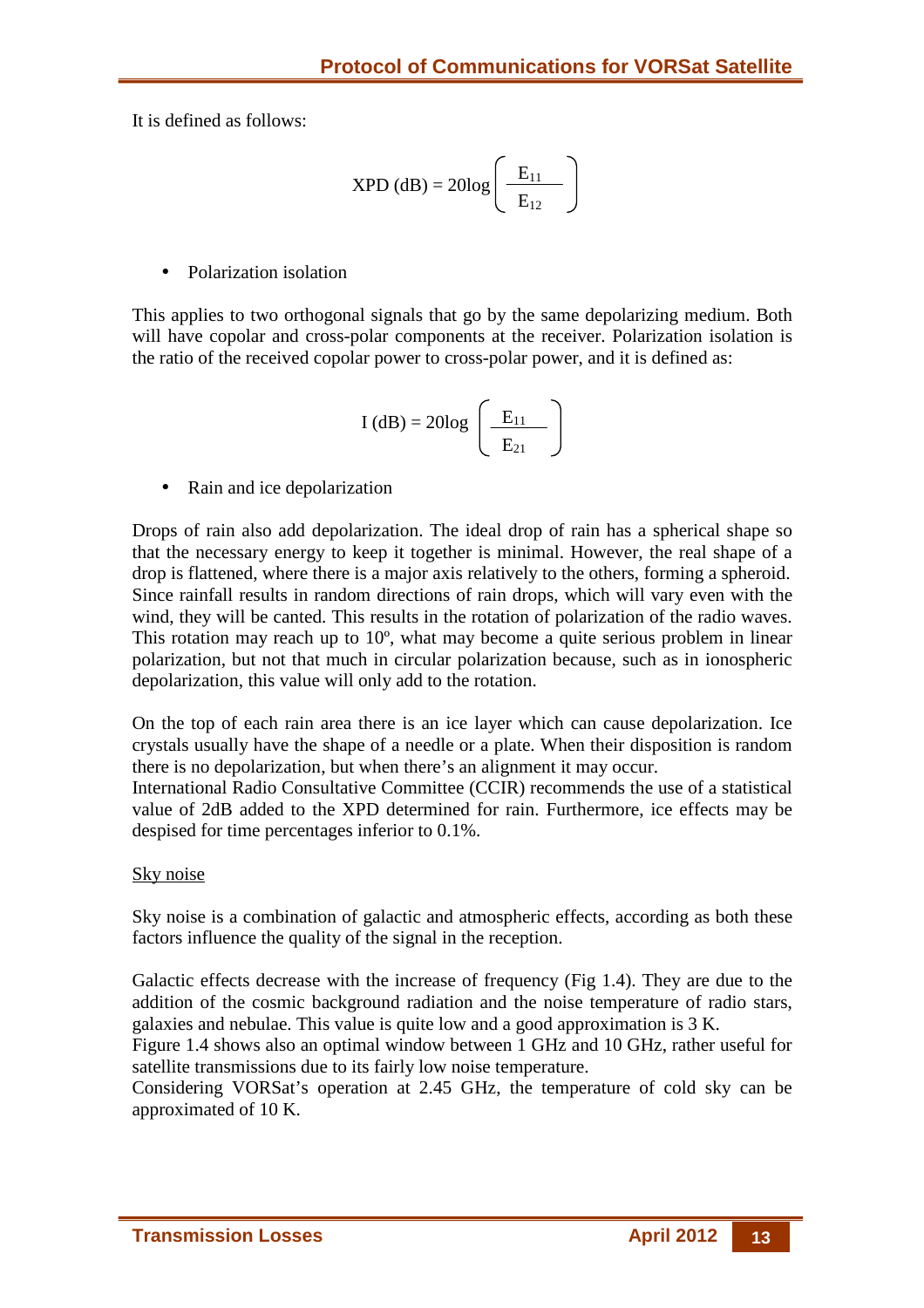Atmospheric effects in satellite transmissions increase with the increase of frequency (Fig 1.5). As said previously, the effects of the atmosphere in signal attenuation become serious for frequencies above 10 GHz, and the same applies for noise temperature.



Figure 1.5 – Galaxy noise influence in noise temperature.



Figure 1.6 – Noise temperature variation with frequency.

For the frequency  $f = 2.45$  GHz, this value is much more reduced.

# **1.1.2.3 LOCAL EFFECTS**

These effects refer to the proximity of the local ground stations, possible sources that may interfere with the received signal and buildings that may block the signal.

This is not the case for the ground station placed at FEUP, once it is free of possible external interferences and it is localized at an elevation of 125 m above the sea level,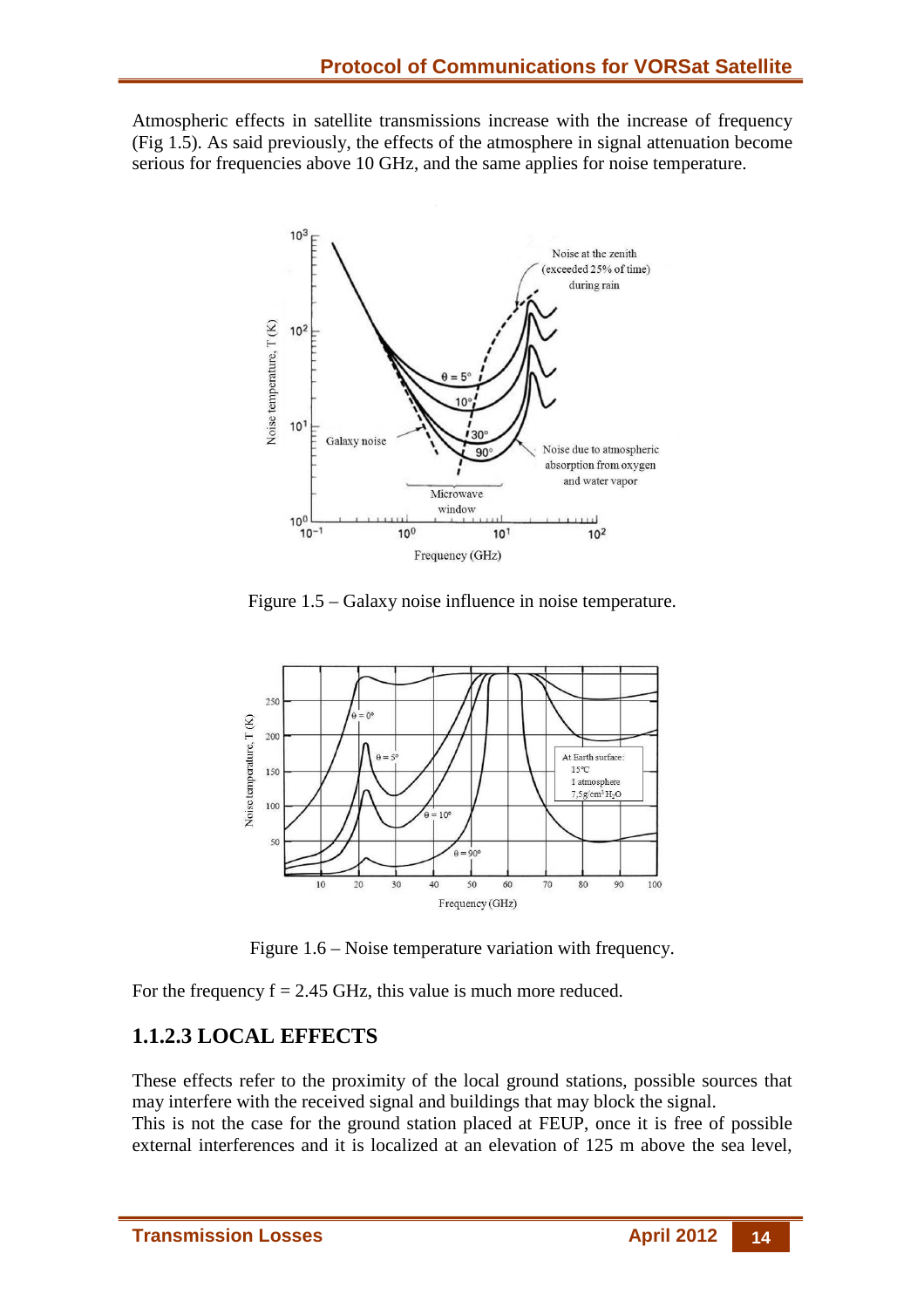what makes it one of the highest points nearby. That allows this GS to be able to receive VORSat's transmission from its lowest elevation point.

Nevertheless, this problem is much weightier in other communications systems, such as mobile services.

For satellite communications this factor may be negligible.

## **1.1.3 POINTING LOSSES**

Ideal reception implies that the value for misalignment losses would be 0 dB which means maximum gain at the ground station is achieved when both the transmitter and the receiver antennas are 100% aligned. Realistically it is virtually impossible to achieve a perfect alignment between the antennas of the ground station and the satellite, especially in the case of CubeSats, due to their fast movement of nearly  $8\,000 \text{ ms}^{-1}$ .

There are two ways for misalignment:

- Off-axis loss at the satellite;
- Off-axis loss at the GS.

The first one is considered during the design of the satellite.

The second type of misalignment is the antenna pointing loss and it is usually quite small, not reaching even 1 dB, being this value a good approximation for pointing misalignment loss.

Antenna misalignment losses (AML) are calculated using statistical data, so these values are an approximation based on real data observed in several GS. Ergo, these values are not calculated, but estimated.

### **1.2. LOCAL LOSSES**

These losses refer to loss of signal quality in each ground station.

# **1.2.1 EQUIPMENT LOSSES**

The receiving and emitting equipments also introduces some losses to the signal.

#### Feeder Losses

Feeder losses occur in the several components between the receiving antenna and the receiver device, such as filters, couplers and waveguides. These losses are similar to the ones which occur also in the emission, between the emitting antenna and the output of the high power amplifier (HPA).

Receiver feeder losses (RFL) added to FSL and are not necessary but to relate EIRP with the HPA output, which means that knowing the EIRP will allow the calculations without being aware of the RFL values.

So, for the calculation of the link budget of VORSat, these losses are not taken into account.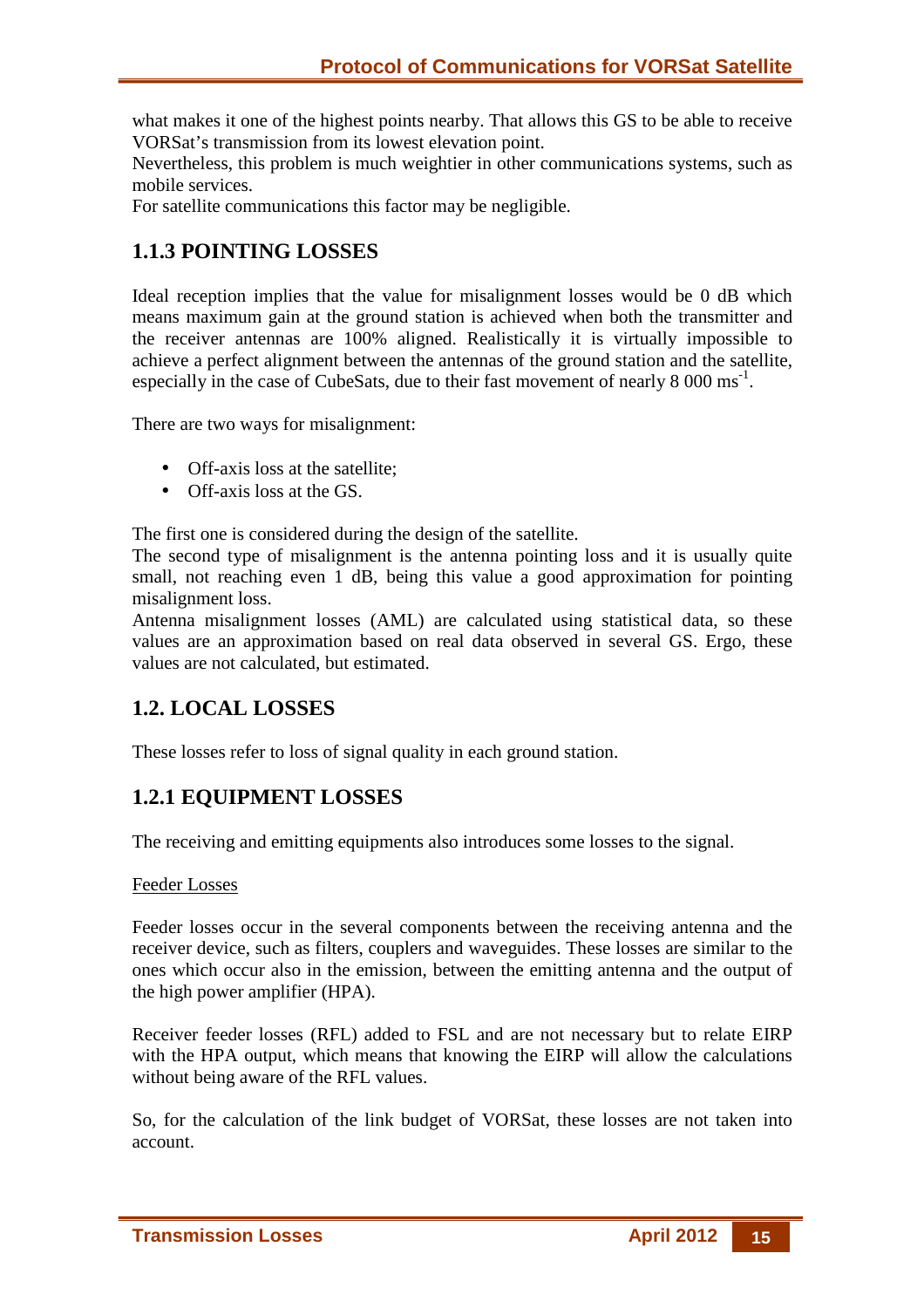# **1.2.2 ENVIRONMENT LOSSES**

This item is related to the specific region of the globe where the ground station is placed (equatorial, tropical, polar…). Depending on its latitude, each region has its own characteristics (e.g. temperature, moisture, thickness of atmospheric ice layer…), which may provoke variation in signal reception.

Portugal has mid latitude and is at the temperate northern region, which has no extreme values for atmospheric conditions. Hence this factor may be neglected.

### **1.3 OTHER IMPAIRMENTS**

There are also other factors that may condition satellite communications. Even though they may have a minor importance in CubeSat's transmissions, they may become relevant in other cases.

#### Sun Outage

Sun outages are punctual losses of communication between satellites and the Earth due to satellite's obscuration by the sun. It means that the ground station *sees* the sun behind the satellite, in what is called a "transit".

It occurs in 5 or 6 days near the equinoxes and last for a maximum of 8 minutes each, in a total of 60 minutes per year. The noise temperature of the system becomes very high and communications suffer negative consequences at about 100 minutes per year  $(0.02\%)$ .

Sun outage affects other kinds of satellites, but not LEO's.

#### Satellite eclipses

These eclipses happen when the satellite crosses the cone of shadow of the Earth. They occur within 23 days before and after the equinoxes, at March  $21<sup>st</sup>$  and September  $23<sup>rd</sup>$ .

They last 70 minutes at their maximum and some strong thermal variations are produced. During the eclipse, the satellite operates only with batteries and some transponders are disconnected.

However, this problem only affects geosynchronous satellites due to their fixed position relative to the Earth.



Figure 1.7 – Dates and duration of eclipses